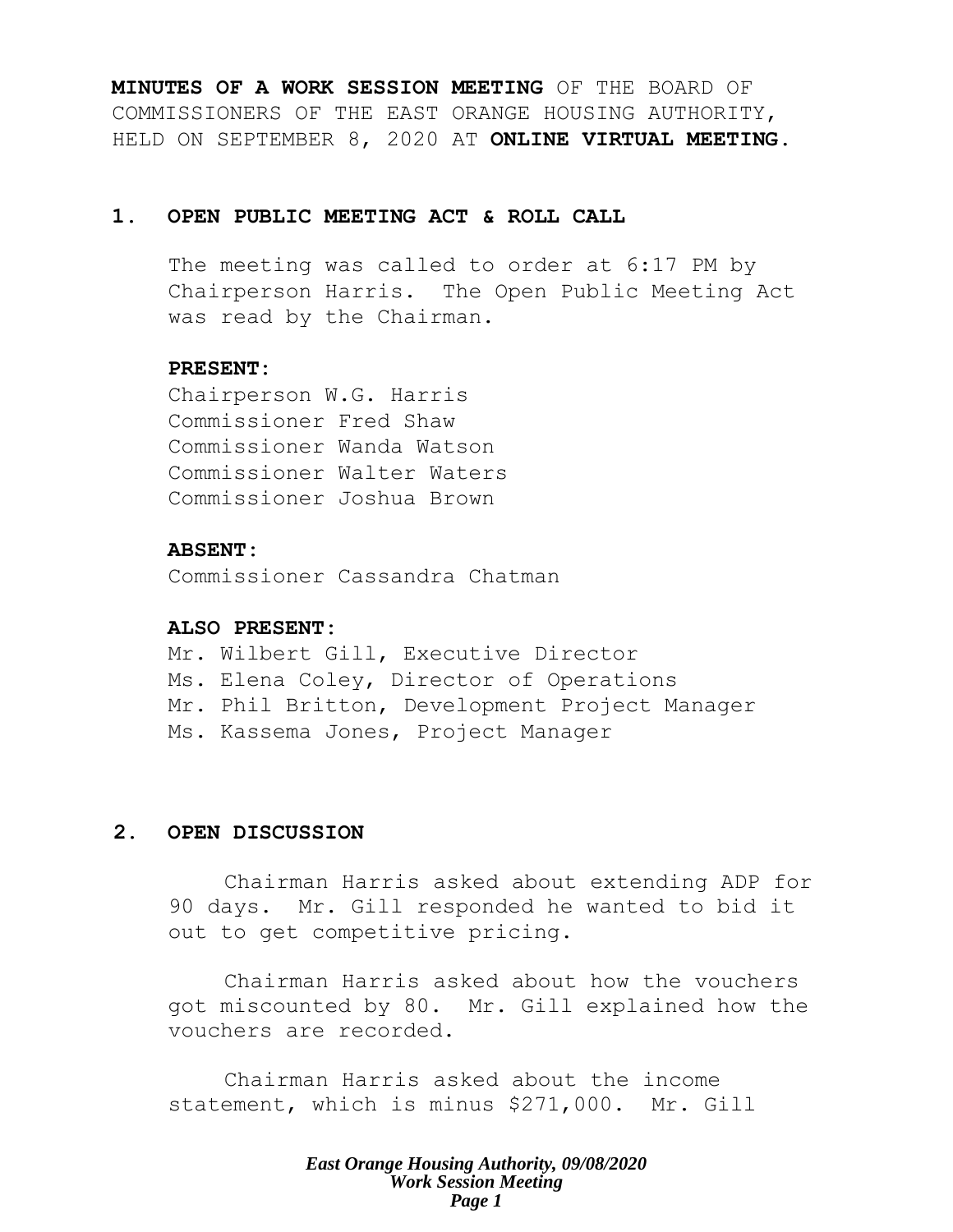explained HUD held back some funding because payments were not being made. However, the money can be requested back.

Commissioner Shaw asked about North Walnut Development and have the commercial properties been relocated. Mr. Britton responded that an offer will be extended for their properties. The RAP has not been approved because of the moratorium. There was further discussion regarding how the RAP is used.

Chairman Haris asked about check #10525 regarding Medicare. Mr. Gill responded it's for a former employee regarding his medical reimbursement.

Chairman Harris asked about check #10508. Mr. Gill responded it's for IT services.

#### **3. ADJOURNMENT**

Work Session adjourned at 6:36 PM.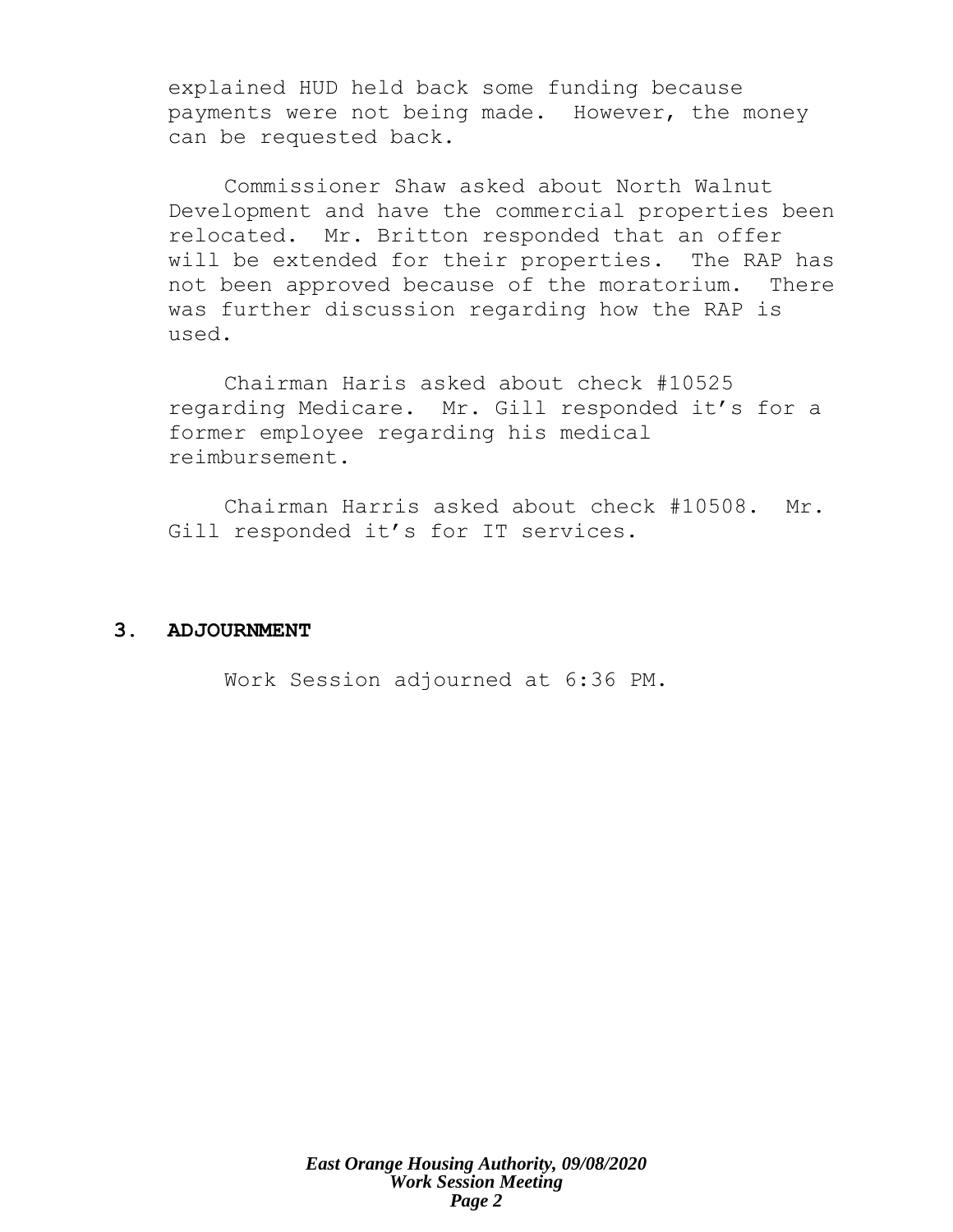**REGULAR MEETING** OF THE BOARD OF COMMISSIONERS OF THE EAST ORANGE HOUSING AUTHORITY, HELD ON SEPTEMBER 8, 2020 VIA CONFERENCE CALL.

The Board of Commissioners of the Housing Authority of the City of East Orange met in a Regular Meeting, via conference call, on the 8<sup>th</sup> day of September, 2020. Chairperson W.G. Harris called the meeting to order at 7:03 PM.

The Chairman stated that this meeting is being conducted in conformity with the Open Public Meeting Act. Due to the Covid-19 pandemic, in lieu of a regular live meeting, the September 8, 2020 Board of Commissioners meeting will be conducted by conference call. The meeting will begin promptly at 7:00 PM, dial-in number: 201-479-3015, access code: 11875113#. The notice was posted on the EOHA website on Monday, August 31, 2020. The Chairman read the EOHA Mission Statement.

#### **PRESENT:**

Chairperson W.G. Harris Vice-Chairman Walter Waters Commissioner Wanda Watson Commissioner Cassandra Chatman Commissioner Fred Shaw

## **ABSENT:**

Commissioner Joshua Brown

#### **ALSO PRESENT:**

Mr. Wilbert Gill, Executive Director Ms. Elena Coley, Director of Operations Mr. Phil Britton, Development Project Manager Ms. Kassema Jones, Project Manager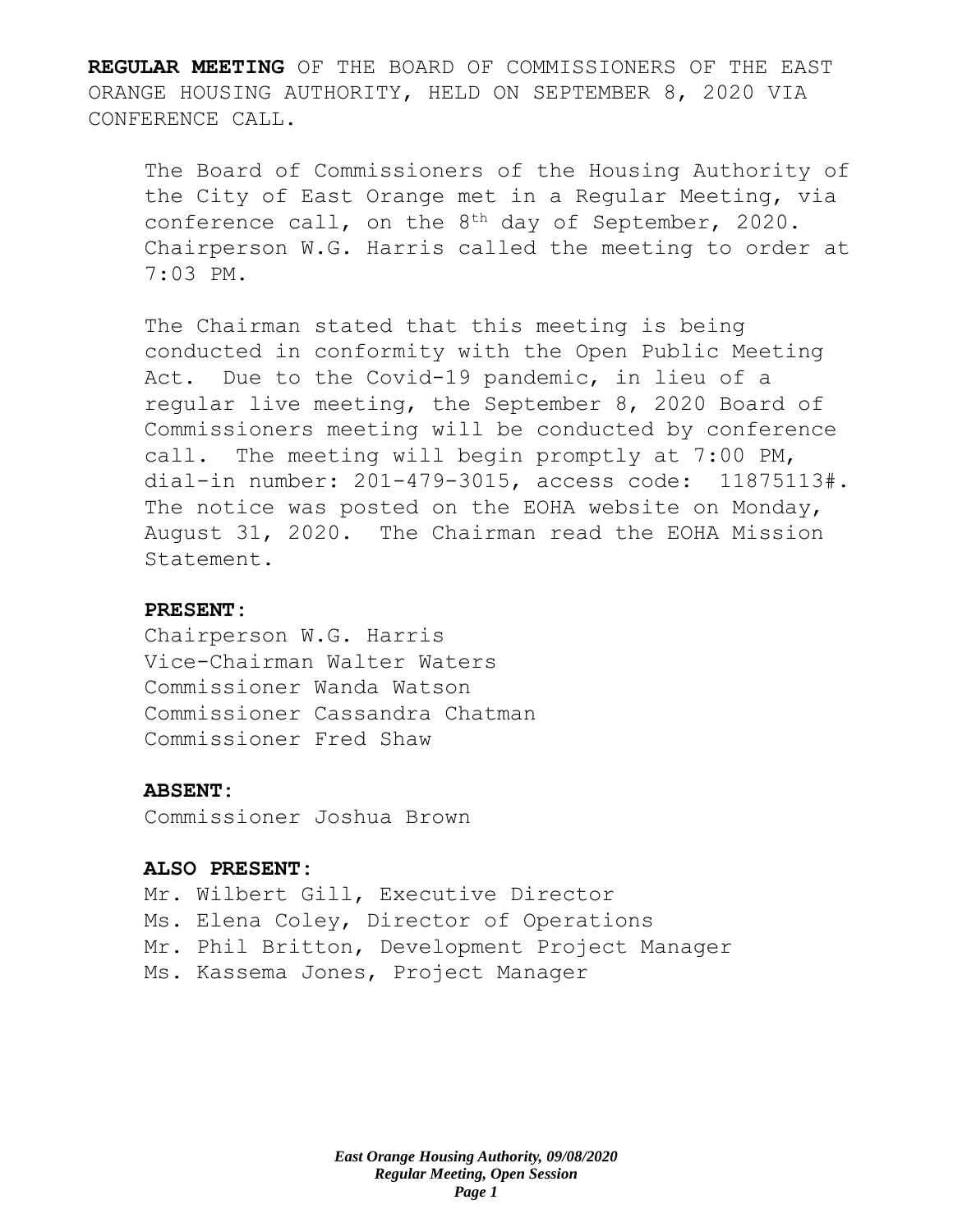#### **PUBLIC NOTICE OF REGULAR MEETING**

# **TO: BOARD OF COMMISSIONERS OF THE HOUSING AUTHORITY OF THE CITY OF EAST ORANGE, CITY CLERK OF EAST ORANGE, EAST ORANGE RECORD AND NEWARK STAR LEDGER**

Notice is hereby given pursuant to the Open Public Meetings Act, that a Regular Meeting of the Board of Commissioners of the Housing Authority of the City of East Orange, will be held on September 8, 2020, via conference call, for the purpose of acting upon:

# **2020-31 AUTHORIZING OR RATIFYING PAYMENT OF THE BILL LIST FOR THE MONTH OF AUGUST 2020**

- **2020-32 RESOLUTION AUTHORIZING THE EXECUTIVE DIRECTOR TO RENEW THE ANNUAL PROPERTY INSURANCE COVERAGE WITH HAI GROUP**
- **2020-33 RESOLUTION AUTHORIZING A ONE-TIME VACATION PAYOUT AND MODIFICATION OF EAST ORANGE HOUSING AUTHORITY (AUTHORITY) VACATION CARRY-OVER POLICY DUE TO THE COVID-19 PANDEMIC**

And for the purpose of transacting any other business related hereto or which may properly come before each meeting.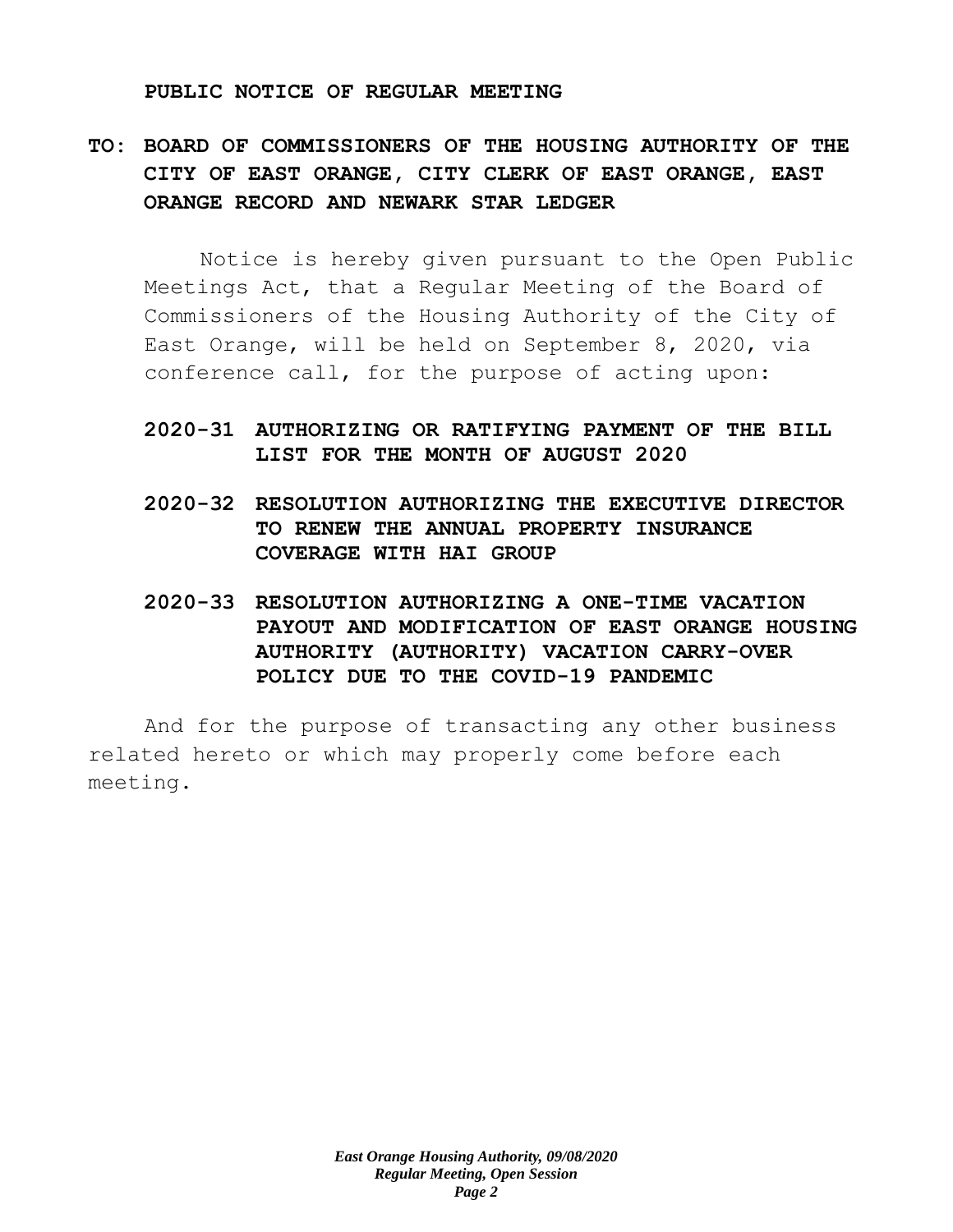#### 1. **OPEN PUBLIC MEETING ACT and ROLL CALL**

#### **PRESENT:**

Chairperson W.G. Harris Vice-Chairman Walter Waters Commissioner Wanda Watson Commissioner Fred Shaw Commissioner Cassandra Chatman

#### **ABSENT:**

Commissioner Joshua Brown

#### **ALSO PRESENT:**

Mr. Wilbert Gill, Executive Director Ms. Elena Coley, Director of Operations Mr. Phil Britton, Development Project Manager Ms. Kassema Jones, Project Manager

#### **2. MINUTES**

**MOTION:** Commissioner Waters moved to approve the minutes of the previous meeting in August 2020. Commissioner Chatman seconded. There were no questions.

ROLL CALL: Ayes: Chatman, Watson, Shaw, Waters, Harris. Nays: None. Abstentions: None.

The Resolution was approved 5-0-0.

# **3. APPROVAL OF THE BILLS**

**MOTION:** Commissioner Waters moved to approve the payment of August bills. Commissioner Watson seconded. There were no questions.

> *East Orange Housing Authority, 09/08/2020 Regular Meeting, Open Session Page 3*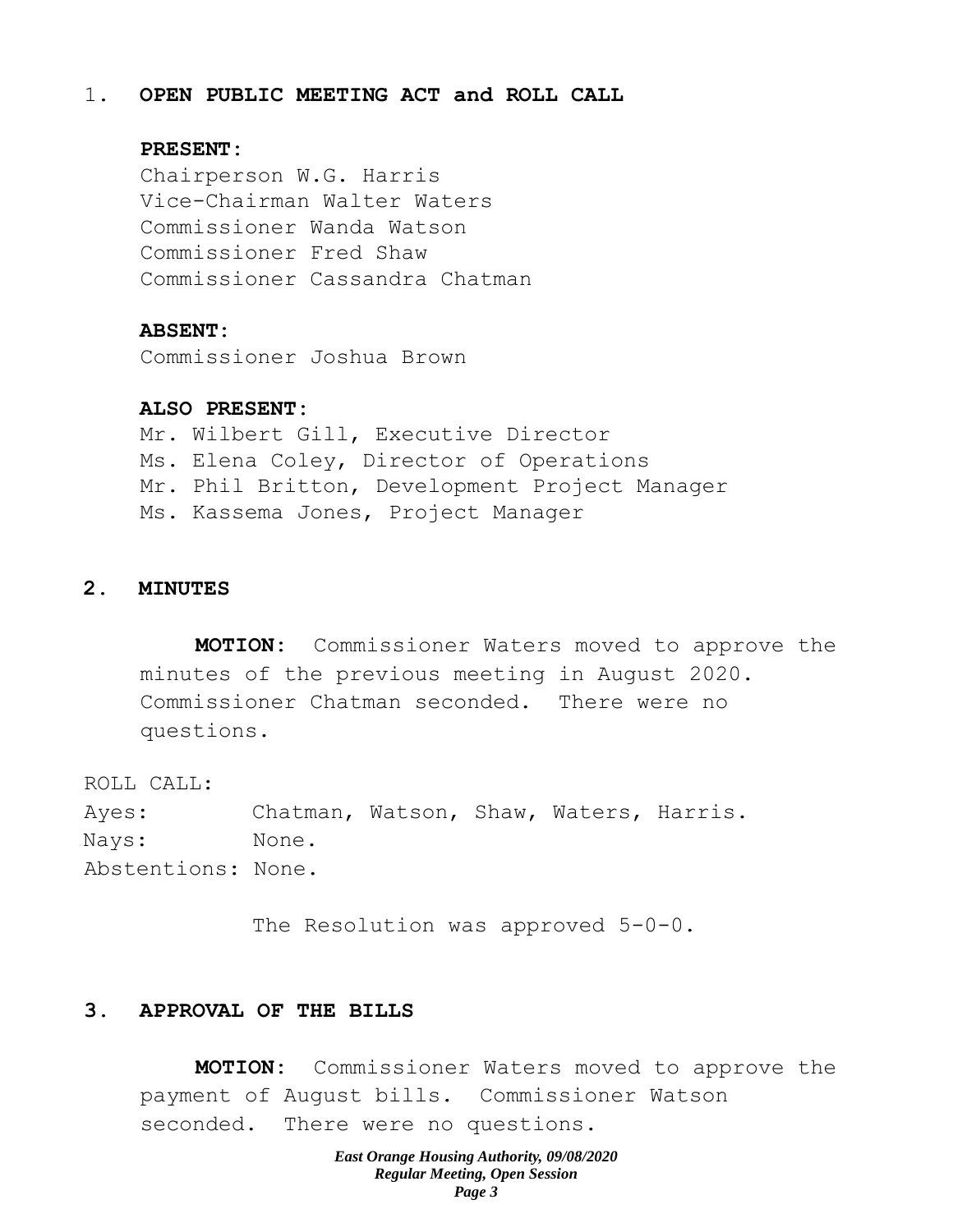ROLL CALL: Ayes: Chatman, Watson, Shaw, Waters, Harris. Nays: None. Abstentions: None.

The Resolution was approved 5-0-0.

#### **4. VISITORS**

There were no visitors.

### **5. REPORTS**

**COMMITTEE REPORTS**

**REAL ESTATE DEVELOPMENT:** There was no report. **FINANCE:** There was no report. **BUILDINGS & GROUNDS:** There was no report. **BY-LAWS & PROCUREMENT:** There was no report. **PERSONNEL:** There was no report. **NON-PROFIT COMMITTEE:** There was no report. **EOHCDC BOARD OF DIRECTORS**: There was no report.

**LEGAL REPORT (Board Attorneys)**

There was no report.

**EXECUTIVE DIRECTOR**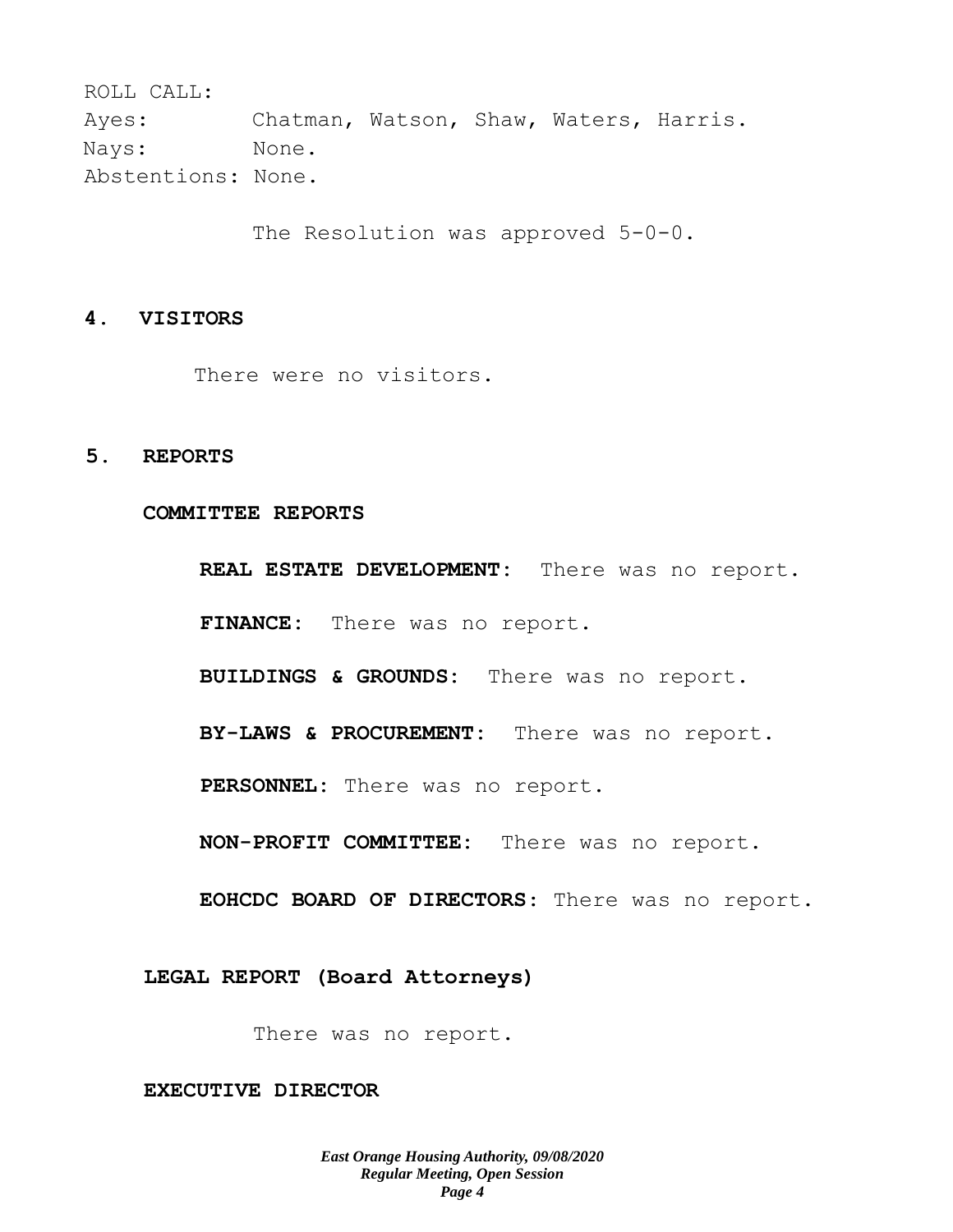The report stood. Mr. Gill highlighted his report, portions of the executive reports and answered questions from the Commissioners.

#### **6. OLD BUSINESS**

There was no Old Business.

#### **7. NEW BUSINESS**

There was no New Business.

#### **8. RESOLUTIONS**

# **2020-32 RESOLUTION AUTHORIZING THE EXECUTIVE DIRECTOR TO RENEW THE ANNUAL PROPERTY INSURANCE COVERAGE WITH HAI GROUP**

Commissioner Waters moved to approve. Commissioner Chatman seconded. There were no questions.

ROLL CALL:

Ayes: Chatman, Watson, Shaw, Waters, Harris. Nays: None. Abstentions: None.

The Resolution was approved 5-0-0.

**2020-33 RESOLUTION AUTHORIZING A ONE-TIME VACATION PAYOUT AND MODIFICATION OF EAST ORANGE HOUSING AUTHORITY (AUTHORITY) VACATION CARRY-OVER POLICY DUE TO THE COVID-19 PANDEMIC**

Commissioner Waters moved to approve. Commissioner Chatman seconded. There were no